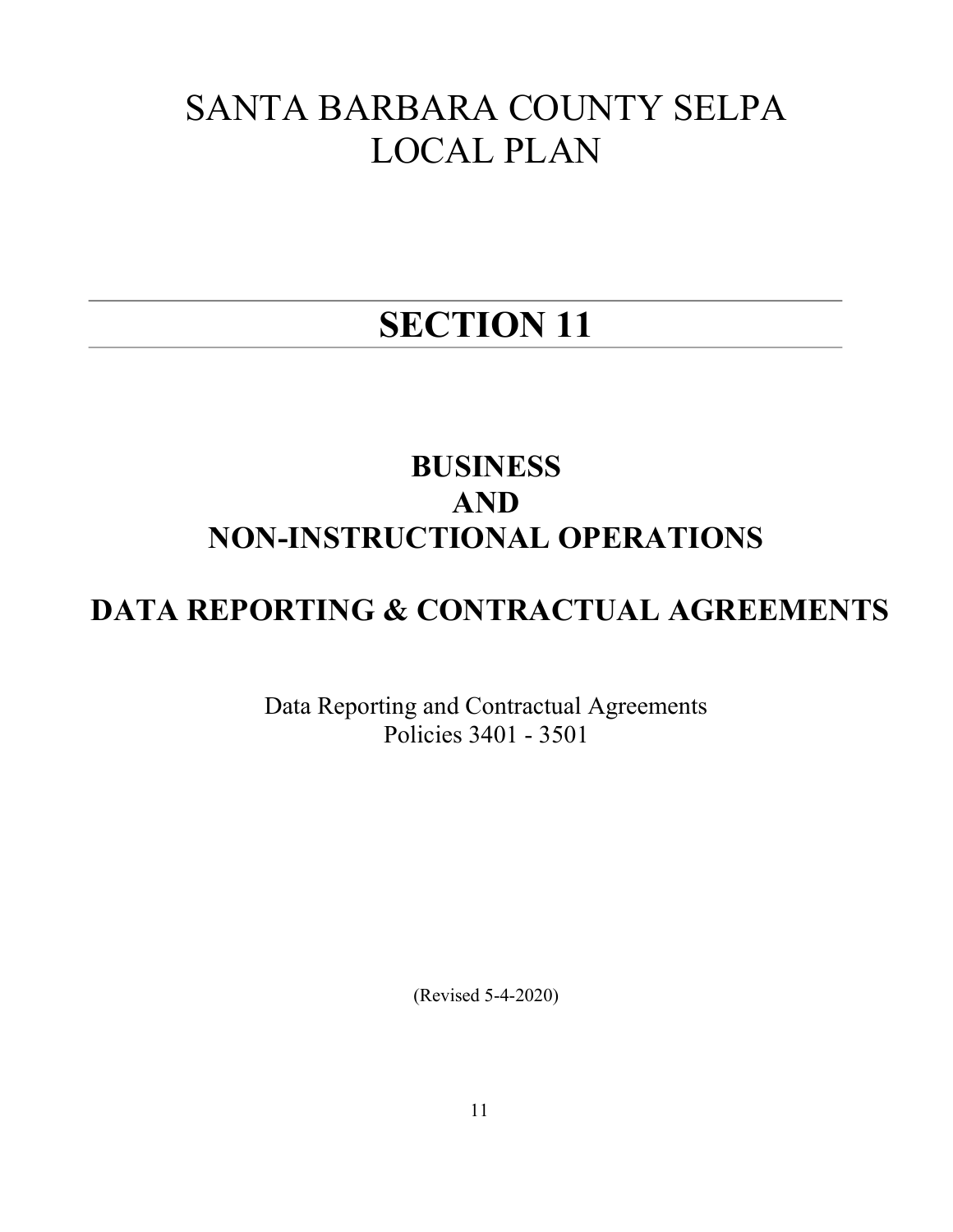#### 3000 BUSINESS AND NON-INSTRUCTIONAL OPERATIONS

#### 3400 DATA REPORTING

#### 3401 Pupil Count Data

The SBCSELPA office shall collect and maintain information on the number of individuals with exceptional needs who are being provided special education and related services.

(EDUCATION CODE 56195.8(b)(6))

DATE APPROVED: December 9, 2002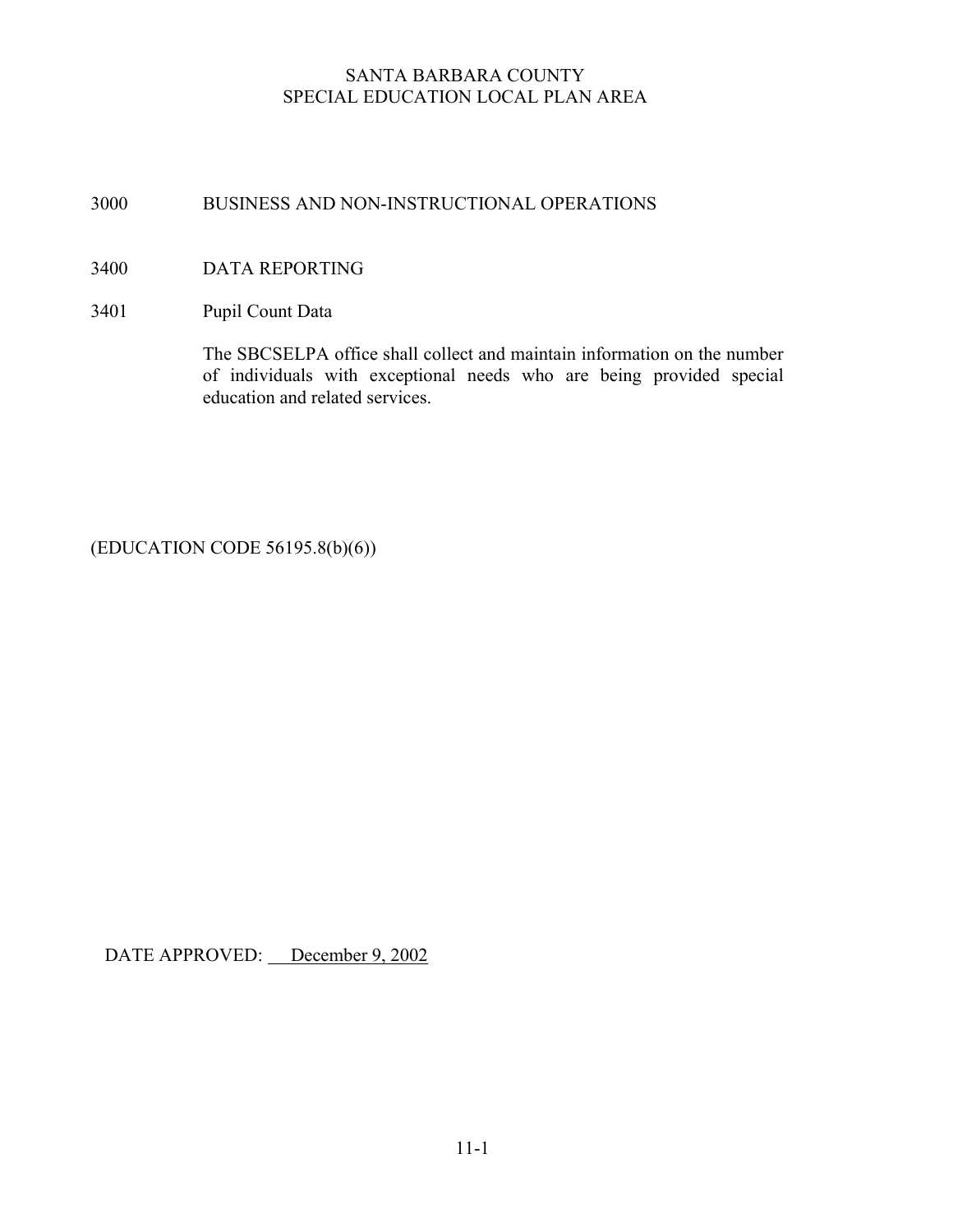#### 3000 BUSINESS AND NON-INSTRUCTIONAL OPERATIONS

- 3400 DATA REPORTING
- 3402 Collection of SELPA-wide Data

The SBCSELPA office shall have the responsibility for collecting data from the SBCSELPA's local education agencies as required by law, and/or SBCSELPA policy. It shall be the responsibility of each local education agency to provide necessary pupil and fiscal data to the SBCSELPA office as requested.

The SBCSELPA and its participating members shall assume no responsibility for potential consequence, financial or otherwise, that may result from the failure of any of the SBCSELPA's local education agencies to submit timely and accurate pupil and fiscal data.

DATE APPROVED: December 9, 2002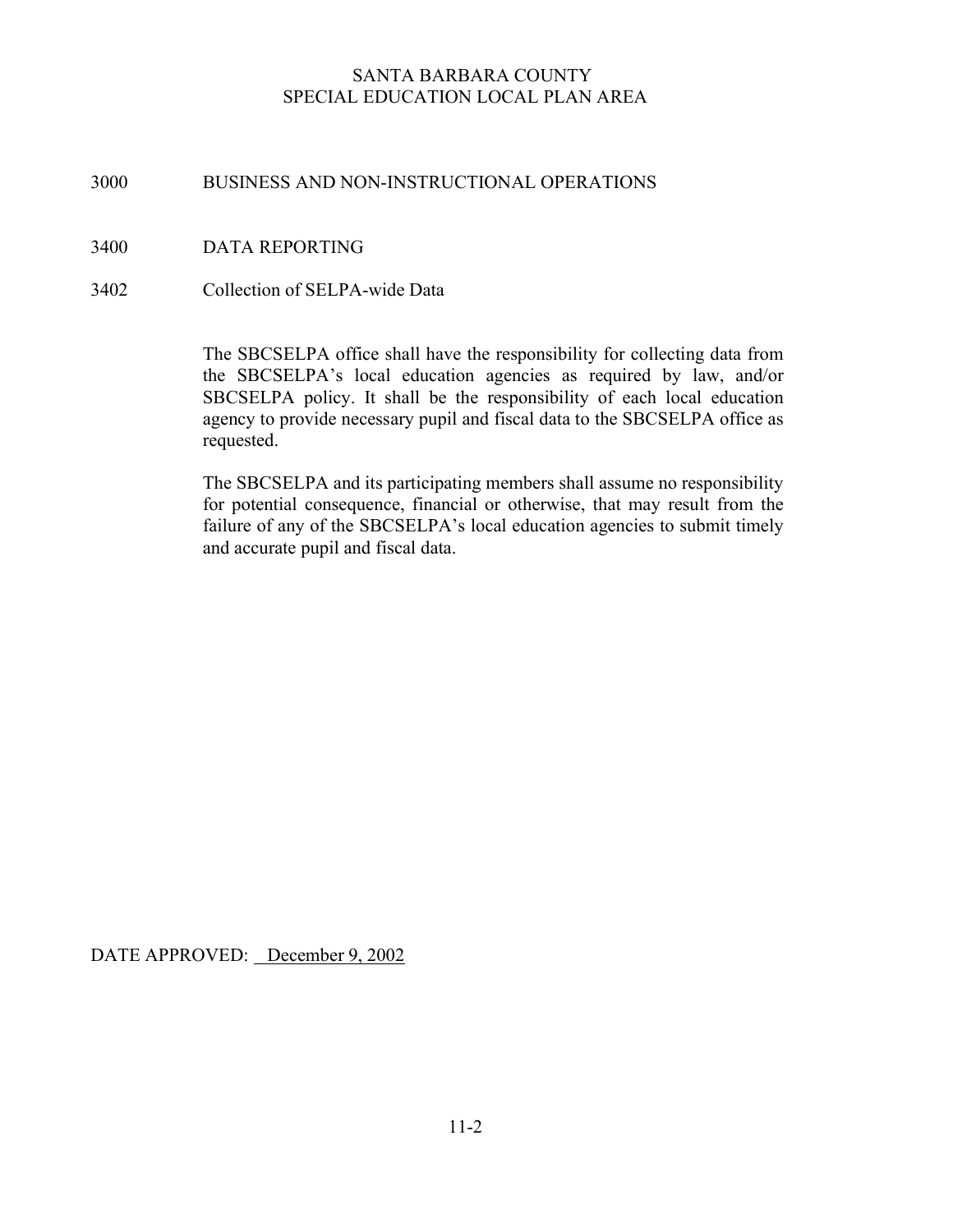#### 3000 BUSINESS AND NON-INSTRUCTIONAL OPERATIONS

- 3400 DATA REPORTING
- 3403 Suspension and Expulsion Rates

 The SBCSELPA's local education agencies will submit to the California Department of Education suspension and expulsion rates for individuals with disabilities when requested.

(EDUCATION CODE SECTION 56205(a))

DATE APPROVED: October 6, 2003